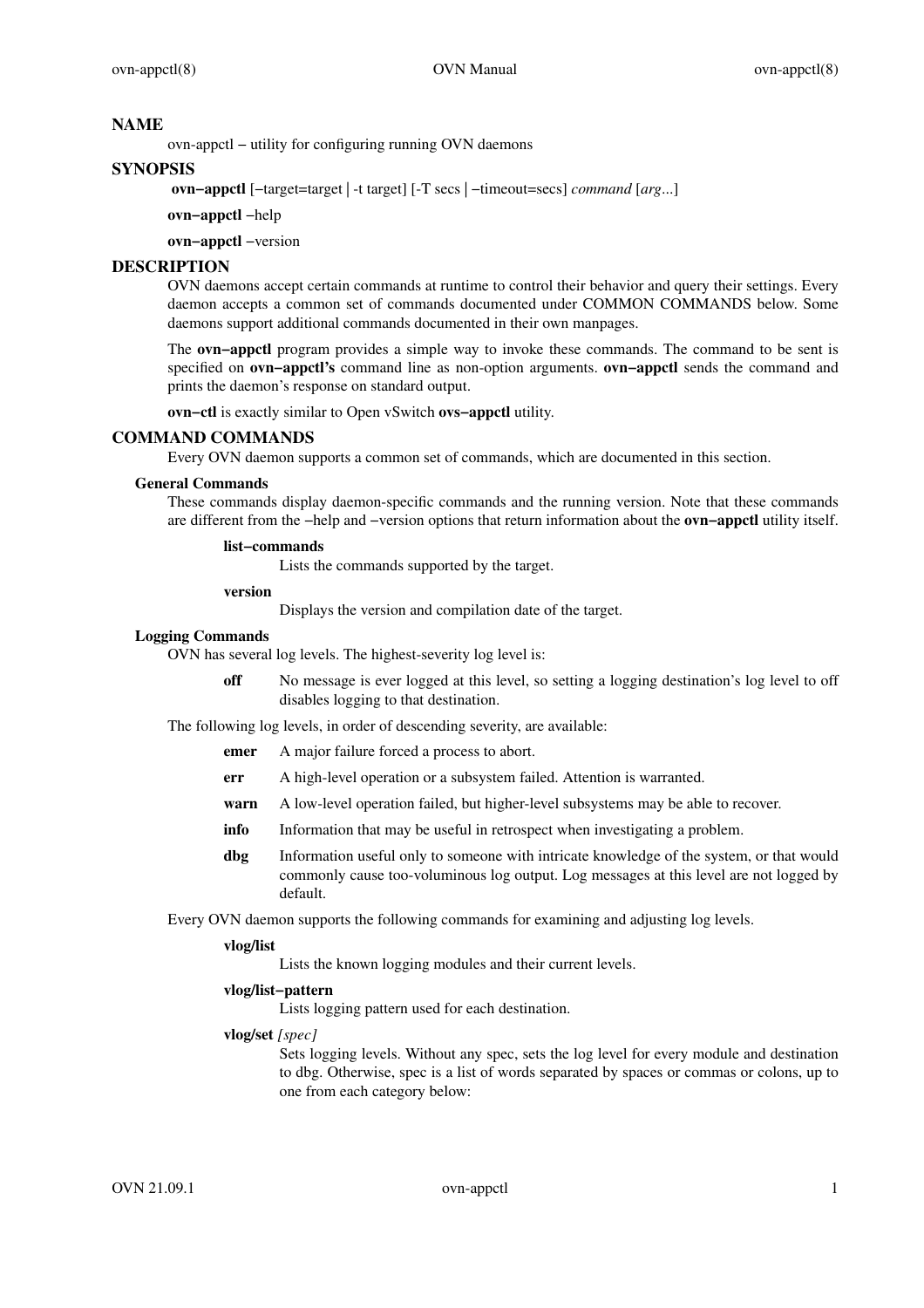- A valid module name, as displayed by the vlog/list command on ovn-appctl(8), limits the log level change to the specified module.
- **syslog**, **console**, or **file**, to limit the log level change to only to the system log, to the console, or to a file, respectively.

On Windows platform, **syslog** is accepted as a word and is only useful if the target was started with the **−−syslog−target** option (the word has no effect otherwise).

• **off**, **emer**, **err**, **warn**, **info**, or **dbg**, to control the log level. Messages of the given severity or higher will be logged, and messages of lower severity will be filtered out. **off** filters out all messages.

Case is not significant within *spec*.

## **vlog/set PATTERN**:*destination*: *pattern*

Sets the log pattern for *destination* to *pattern*. Each time a message is logged to destination, pattern determines the message's formatting. Most characters in pattern are copied literally to the log, but special escapes beginning with **%** are expanded as follows:

- **%A** : The name of the application logging the message, e.g. ovn-controller.
- **%B** : The RFC5424 syslog PRI of the message.
- **%c** : The name of the module (as shown by ovn-appctl −list) logging the message.
- **%d** : The current date and time in ISO 8601 format (YYYY-MM-DD HH:MM:SS).
- **%d***{format}* : The current date and time in the specified format, which takes the same format as the template argument to strftime(3). As an extension, any  $#$ characters in format will be replaced by fractional seconds, e.g. use **%H:%M:%S.###** for the time to the nearest millisecond. Sub-second times are only approximate and currently decimal places after the third will always be reported as zero.
- **%D** : The current UTC date and time in ISO 8601 format **(YYYY−MM−DD HH:MM:SS)**.
- **%D***{format}* : The current UTC date and time in the specified format, which takes the same format as the template argument to strftime(3). Supports the same extension for sub-second resolution as **%d{...}**.
- **%E** : The hostname of the node running the application.
- **%m** : The message being logged.
- **%N** :Aserial number for this message within this run of the program, as a decimal number. The first message a program logs has serial number 1, the second one has serial number 2, and so on.
- $\%$ **n** : A new-line.
- **%p** : The level at which the message is logged, e.g. **DBG**.
- $\%$ **P** : The program's process ID (pid), as a decimal number.
- **%r** : The number of milliseconds elapsed from the start of the application to the time the message was logged.
- **%t** : The subprogram name, that is, an identifying name for the process or thread that emitted the log message, such as monitor for the process used for −monitor or main for the primary process or thread in a program.